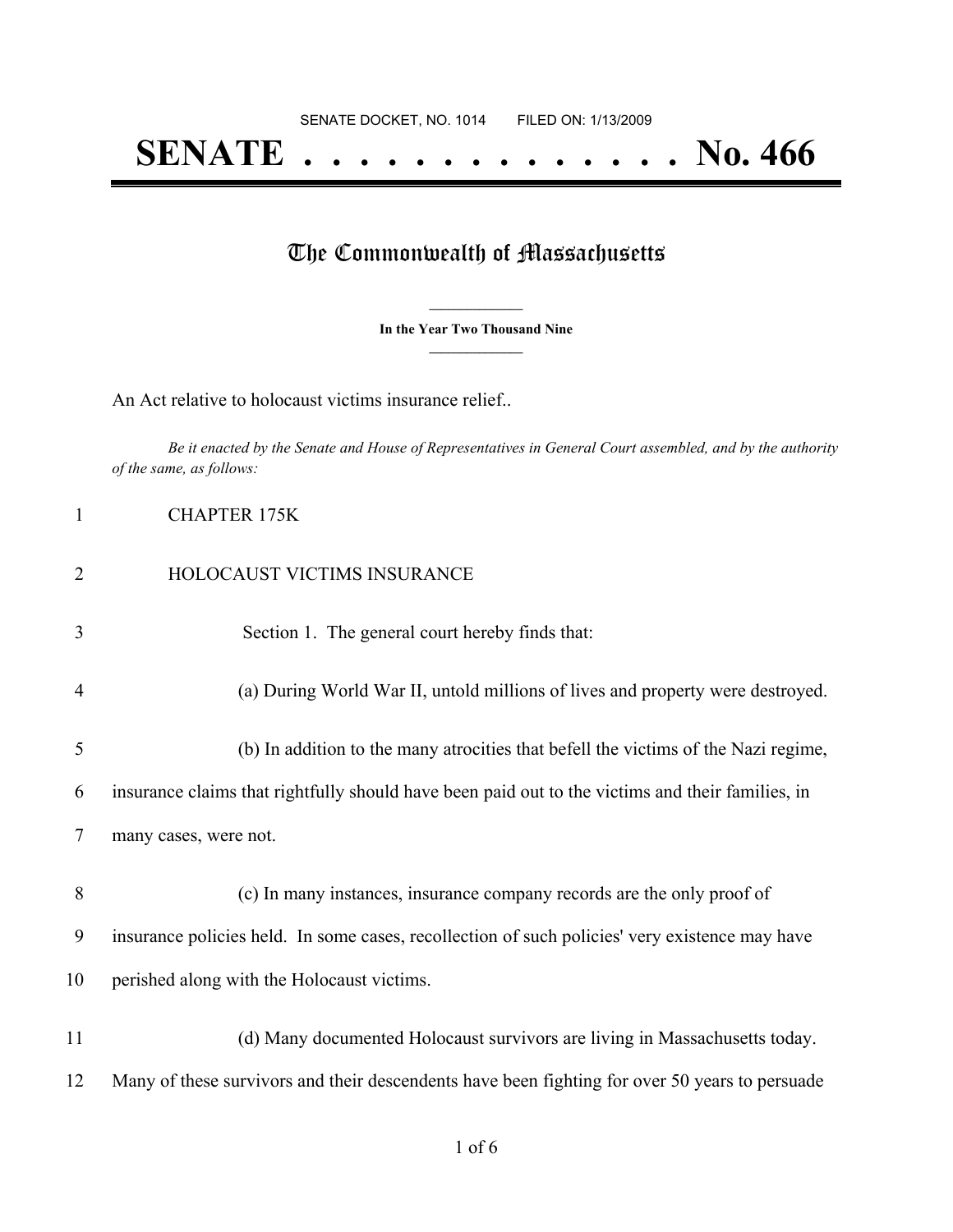| 13 | insurance companies to settle unpaid or wrongfully paid claims. Survivors are asking that           |
|----|-----------------------------------------------------------------------------------------------------|
| 14 | insurance companies come forth with any information they possess that could show proof of           |
| 15 | insurance policies held by Holocaust victims and survivors, in order to ensure that closure on this |
| 16 | issue is swiftly brought to pass.                                                                   |
| 17 | (e) Insurance companies doing business in the commonwealth have a                                   |
| 18 | responsibility to ensure that any involvement they or their related companies may have had with     |
| 19 | insurance policies of Holocaust victims are disclosed to the commonwealth and to ensure the         |
| 20 | rapid resolution of these questions and to eliminate the further victimization of these             |
| 21 | policyholders and their families.                                                                   |
| 22 | (f) The international Jewish community is in active negotiations with                               |
| 23 | responsible insurance companies through the International Commission on Holocaust Era               |
| 24 | Insurance Claims to resolve all outstanding insurance claims issues. This chapter is necessary to   |
| 25 | protect the claims and interests of Massachusetts residents, as well as to encourage the            |
| 26 | development of a resolution to these issues through the international process or through direct     |
| 27 | action by the commonwealth, as necessary.                                                           |
| 28 | Section 2. For purposes of this chapter, the following words shall have the                         |
| 29 | following meanings:-                                                                                |
| 30 | "Commissioner", the commissioner of insurance.                                                      |
| 31 | "Division", the division of insurance.                                                              |
| 32 | "Holocaust victim", any person who was persecuted during the period of 1929                         |
| 33 | to 1945, inclusive, by Nazi Germany, its allies, or sympathizers.                                   |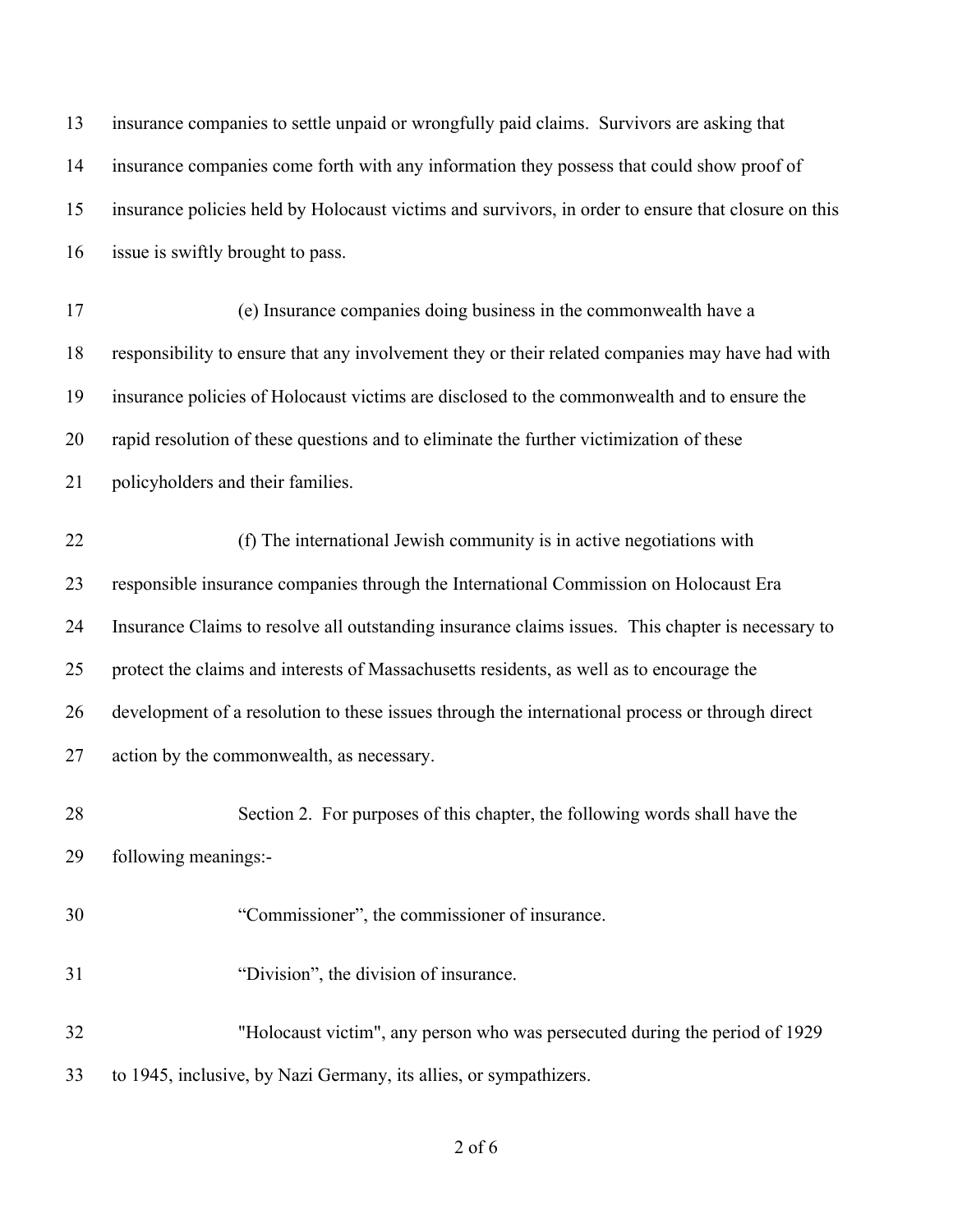| 34 | "Insurer", an insurance company doing business in the commonwealth, or                                 |
|----|--------------------------------------------------------------------------------------------------------|
| 35 | whose contacts in the commonwealth satisfy the constitutional requirements for jurisdiction, that      |
| 36 | sold life, property, liability, health, annuities, dowry, educational, casualty, or any other          |
| 37 | insurance covering persons or property to persons in Europe at any time before 1945, directly or       |
| 38 | through a related company, whether the sale of the insurance occurred before or after the insurer      |
| 39 | and the related company became related.                                                                |
| 40 | "Proceeds", the face value or other payout value of insurance policies and                             |
| 41 | annuities plus reasonable interest to date of payment without diminution for wartime or                |
| 42 | immediate postwar currency devaluation.                                                                |
| 43 | "Related company", any parent, subsidiary, successor in interest, managing                             |
| 44 | general agent, or affiliate company of the insurer.                                                    |
| 45 | Section 3. (a) The commissioner shall establish and maintain within the                                |
| 46 | division a central registry containing records and information relating to insurance policies of       |
| 47 | Holocaust victims, living and deceased. The registry shall be known as the Holocaust Era               |
| 48 | Insurance Registry. The Attorney General, in coordination with the division, shall establish           |
| 49 | appropriate mechanisms to ensure public access to the registry.                                        |
| 50 | Section 4. (a) Any insurer currently doing business in the commonwealth that                           |
| 51 | sold life, property, liability, health, annuities, dowry, educational, or casualty insurance policies, |
| 52 | directly or through a related company, to persons in Europe, which were in effect between 1920         |
| 53 | and 1945, whether the sale occurred before or after the insurer and the related company became         |
| 54 | related, shall file or cause to be filed the following information with the commissioner to be         |
| 55 | entered into the registry:                                                                             |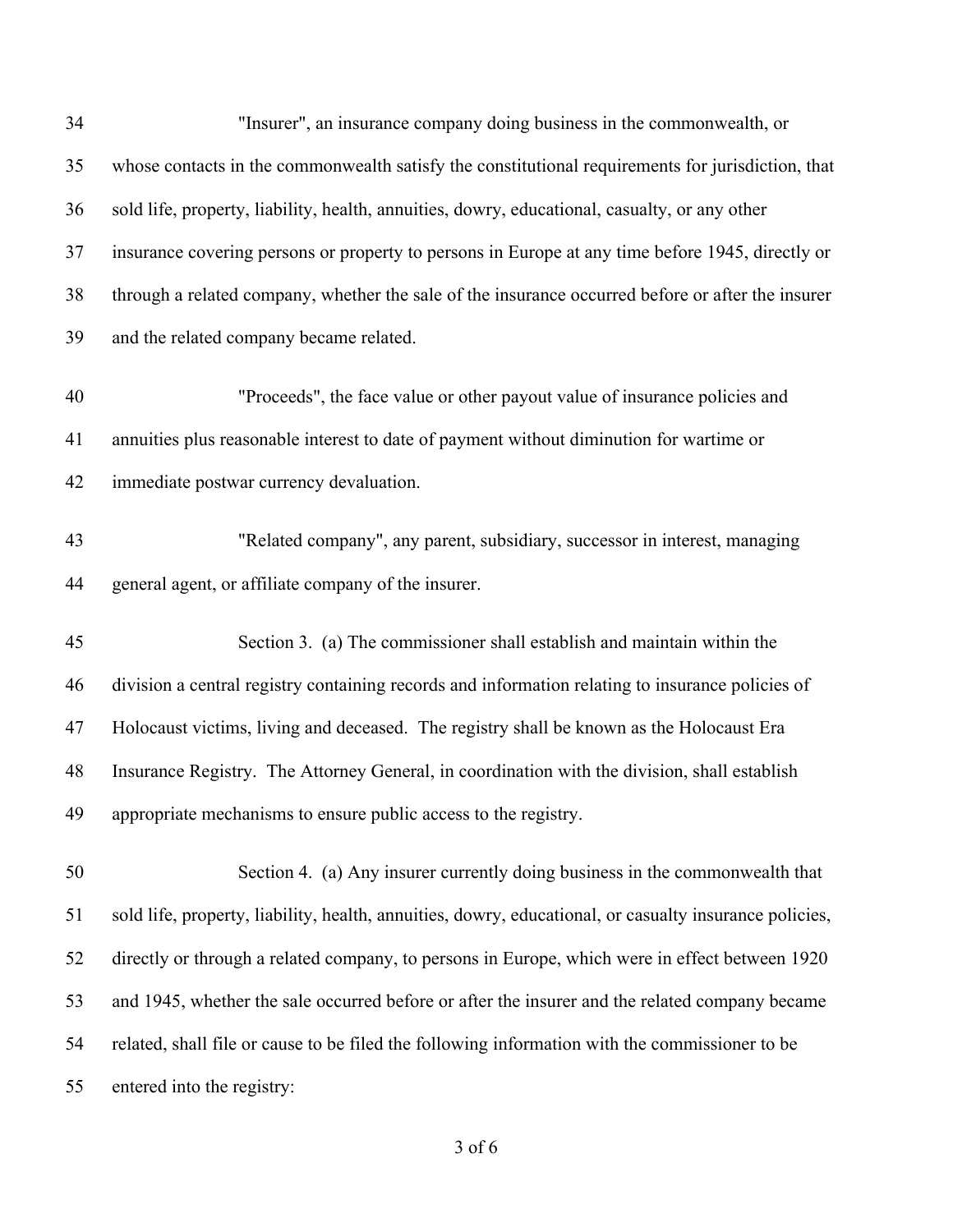| 56 | (1) the number of such insurance policies;                                                         |
|----|----------------------------------------------------------------------------------------------------|
| 57 | (2) the holder, beneficiary, and current status of such policies; and                              |
| 58 | (3) the city of origin, domicile, or address for each policyholder listed in the                   |
| 59 | policies.                                                                                          |
| 60 | (b) In addition, each insurer subject to subsection (a) shall certify to any of the                |
| 61 | following that:                                                                                    |
| 62 | (1) the proceeds of the policies described in subsection (a) have been paid to the                 |
| 63 | designated beneficiaries or their heirs where such person or persons, after diligent search, could |
| 64 | be located and identified;                                                                         |
| 65 | (2) the proceeds of the policies where the beneficiaries or heirs could not, after                 |
| 66 | diligent search, be located or identified, have been distributed to Holocaust survivors or to      |
| 67 | qualified charitable nonprofit organizations for the purpose of assisting Holocaust survivors;     |
| 68 | (3) a court of law has certified in a legal proceeding resolving the rights of                     |
| 69 | unpaid policyholders, their heirs, and beneficiaries, a plan for the distribution of the proceeds; |
| 70 | (4) the proceeds have not been distributed and the amount of those proceeds.                       |
| 71 | (c) An insurer who certifies as true any material matter pursuant to subsection (b), which         |
| 72 | the insurer knows to be false, is guilty of a misdemeanor and shall be subject to the penalty set  |
| 73 | forth in section 5.                                                                                |
| 74 | (d) An insurer currently doing business in the commonwealth that did not sell any                  |
| 75 | insurance policies in Europe prior to 1945, shall not be subject to this section if a related      |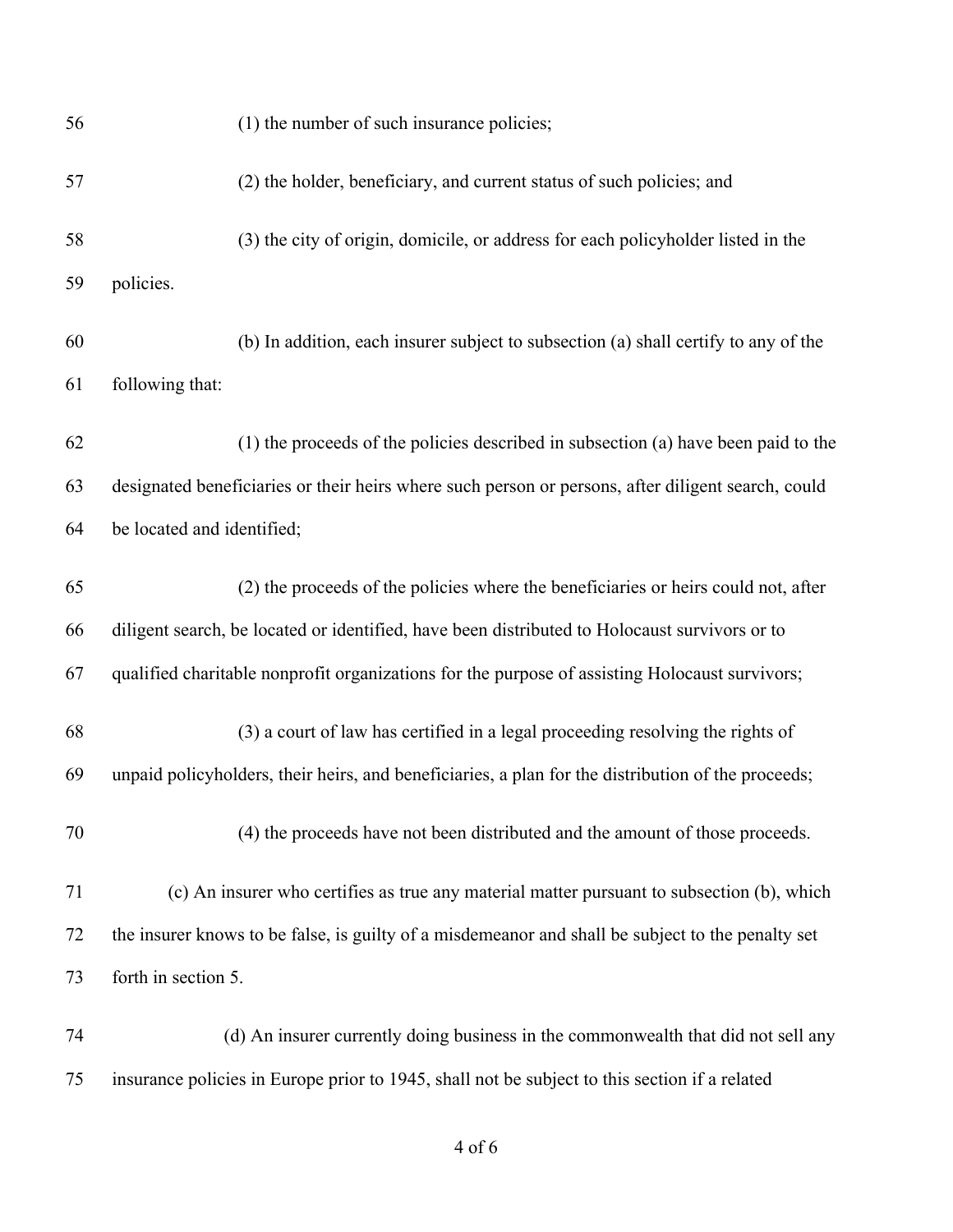company, whether or not authorized and currently doing business in the commonwealth, has made a filing under this section.

| 78 | Section 5. Any insurer that knowingly files information about a policy required                        |
|----|--------------------------------------------------------------------------------------------------------|
| 79 | by this chapter that is false shall, with respect to that policy, be liable for a civil penalty not to |
| 80 | exceed \$5,000. Such penalties shall be appropriated to the division to be used by it to aid in the    |
| 81 | resolution of Holocaust insurance claims.                                                              |
| 82 | Section 6. The commissioner shall suspend the license or certificate of                                |
| 83 | authority to conduct insurance business in the commonwealth of any insurer that fails to comply        |
| 84 | with the requirements of this chapter until such time that the insurer complies with this chapter.     |
| 85 | Section 7. (a) Notwithstanding the provisions of any general or special laws to                        |
| 86 | the contrary, any Holocaust victim, or heir or beneficiary of a Holocaust victim, who resides in       |
| 87 | the commonwealth and has a claim arising out of an insurance policy or policies purchased or in        |
| 88 | effect in Europe before 1945 from an insurer described in section 2 may bring a legal action to        |
| 89 | recover on that claim in any superior court of the commonwealth for the county in which the            |
| 90 | plaintiff or one of the plaintiffs resides, which court shall be vested with jurisdiction over that    |
| 91 | action until its completion or resolution. (b) Any action brought by a Holocaust victim or the         |
| 92 | heir or beneficiary of a Holocaust victim, whether a resident or nonresident of this state, seeking    |
| 93 | proceeds of the insurance policies issued or in effect before 1945 shall not be dismissed for          |
| 94 | failure to comply with the applicable statute of limitation, provided the action is commenced on       |
| 95 | or before December 31, 2015.                                                                           |
|    |                                                                                                        |

 SECTION 2. The commissioner shall adopt regulations to implement chapter 175K of the General Laws within 90 days of its effective date.